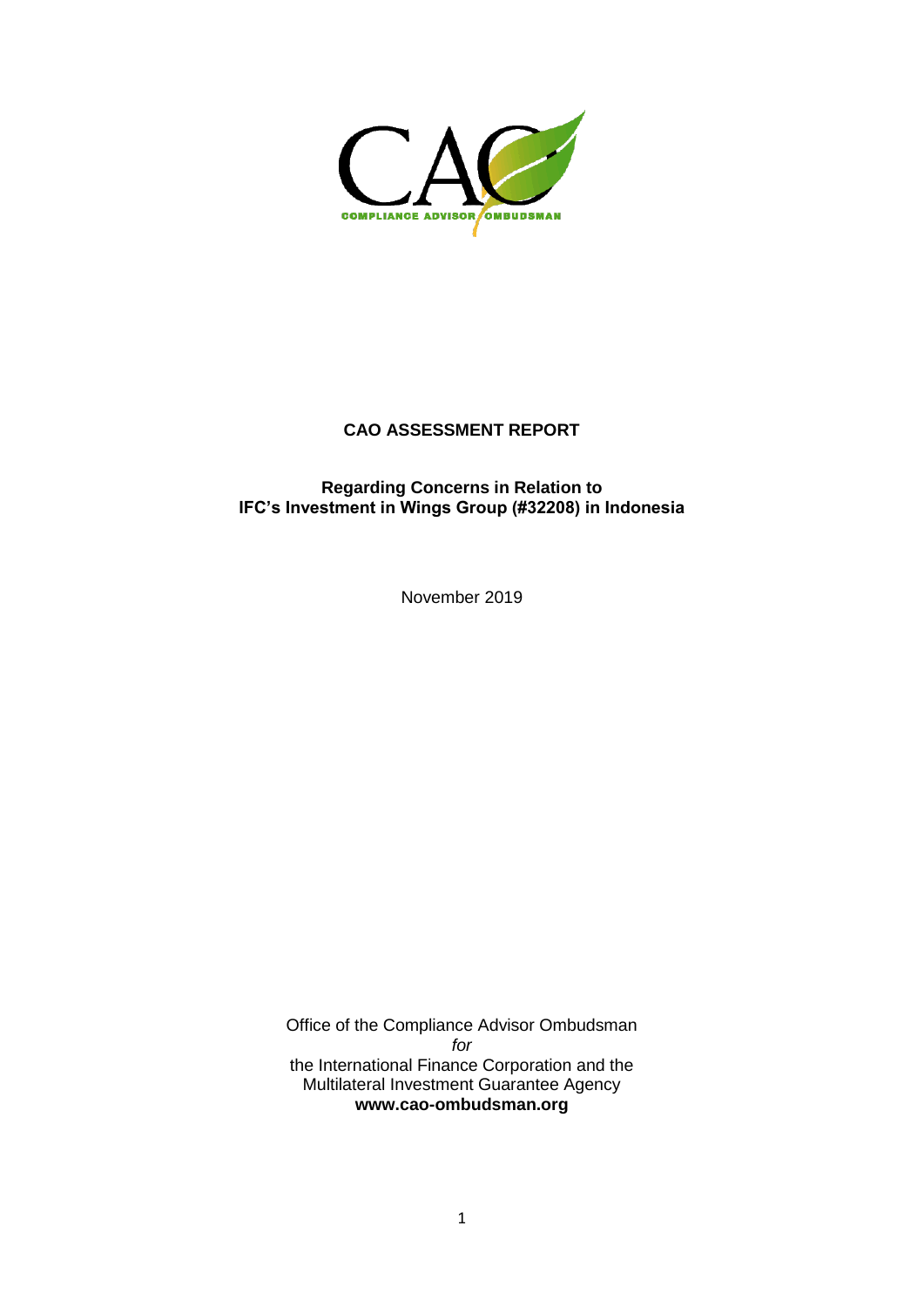## **About CAO**

The Office of the Compliance Advisor Ombudsman (CAO) is the independent accountability mechanism for the International Finance Corporation (IFC) and the Multilateral Investment Guarantee Agency (MIGA), the private sector arms of the World Bank Group. CAO reports directly to the President of the World Bank Group, and its mandate is to assist in addressing complaints from people affected by IFC/MIGA-supported projects in a manner that is fair, objective, and constructive, and to enhance the social and environmental outcomes of those projects.

For more information, see [www.cao-ombudsman.org.](http://www.cao-ombudsman.org/)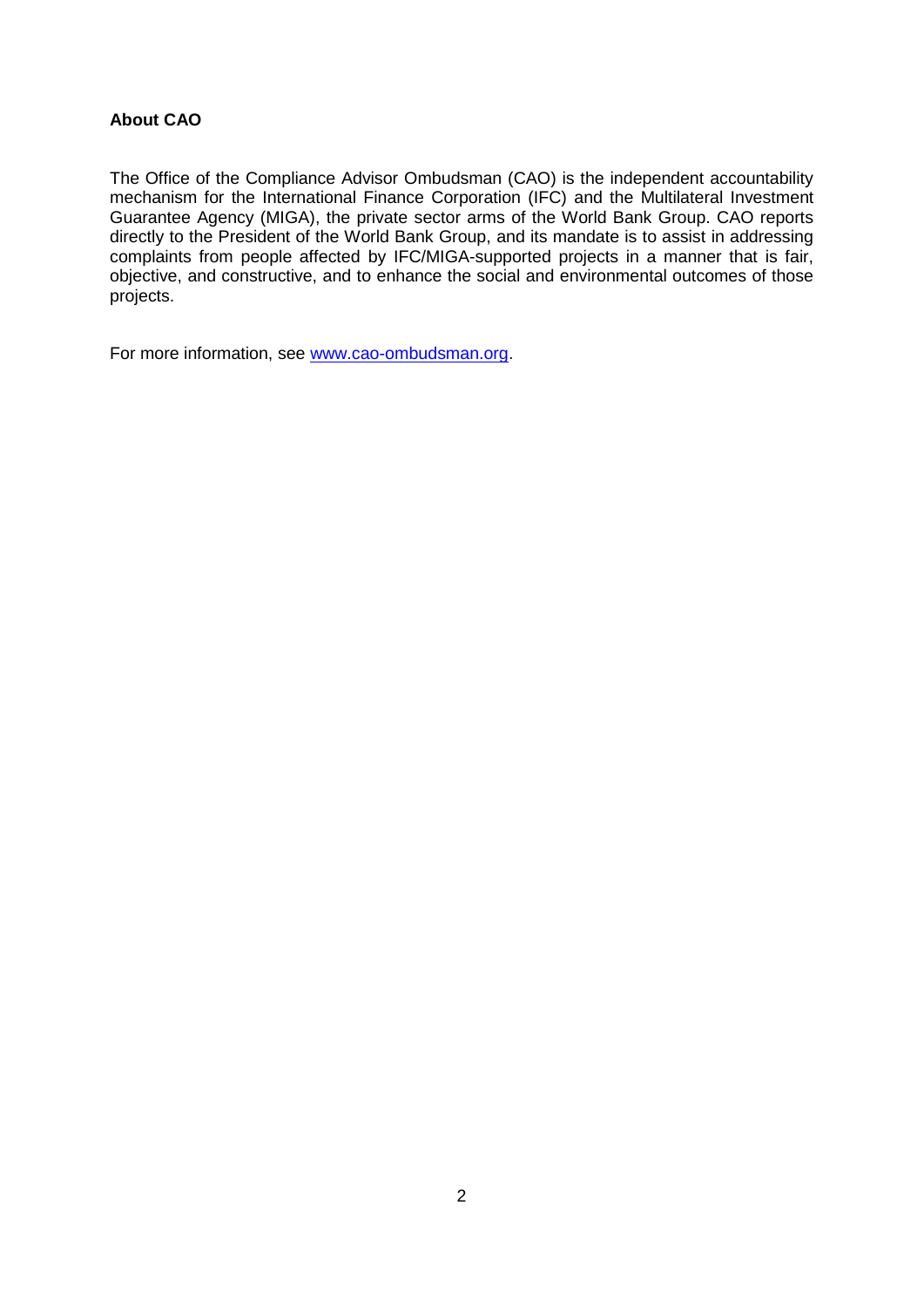# **TABLE OF CONTENTS**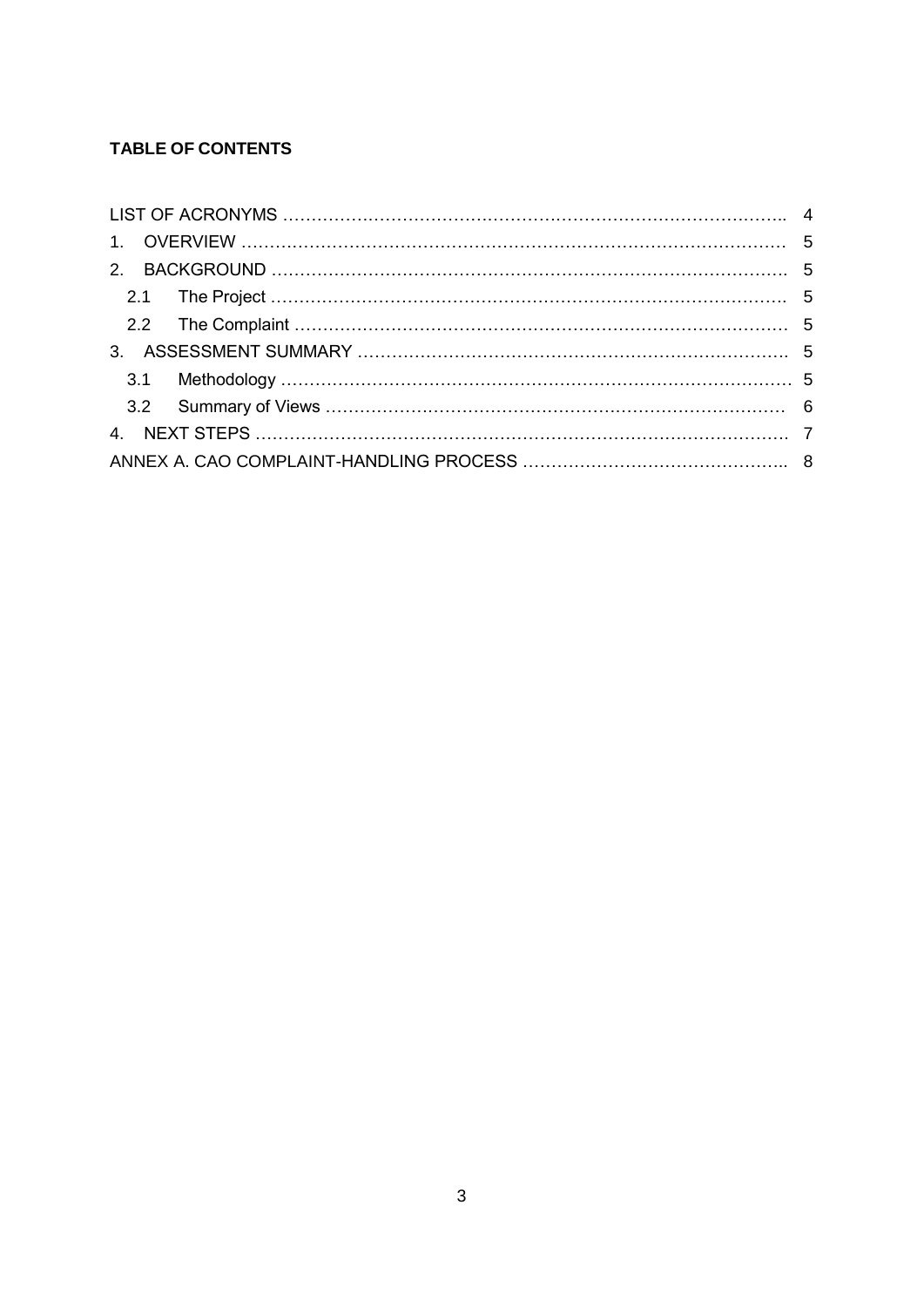## <span id="page-3-0"></span>**LIST OF ACRONYMS**

IFC International Finance Corporation

PT SMU PT Sayap Mas Utama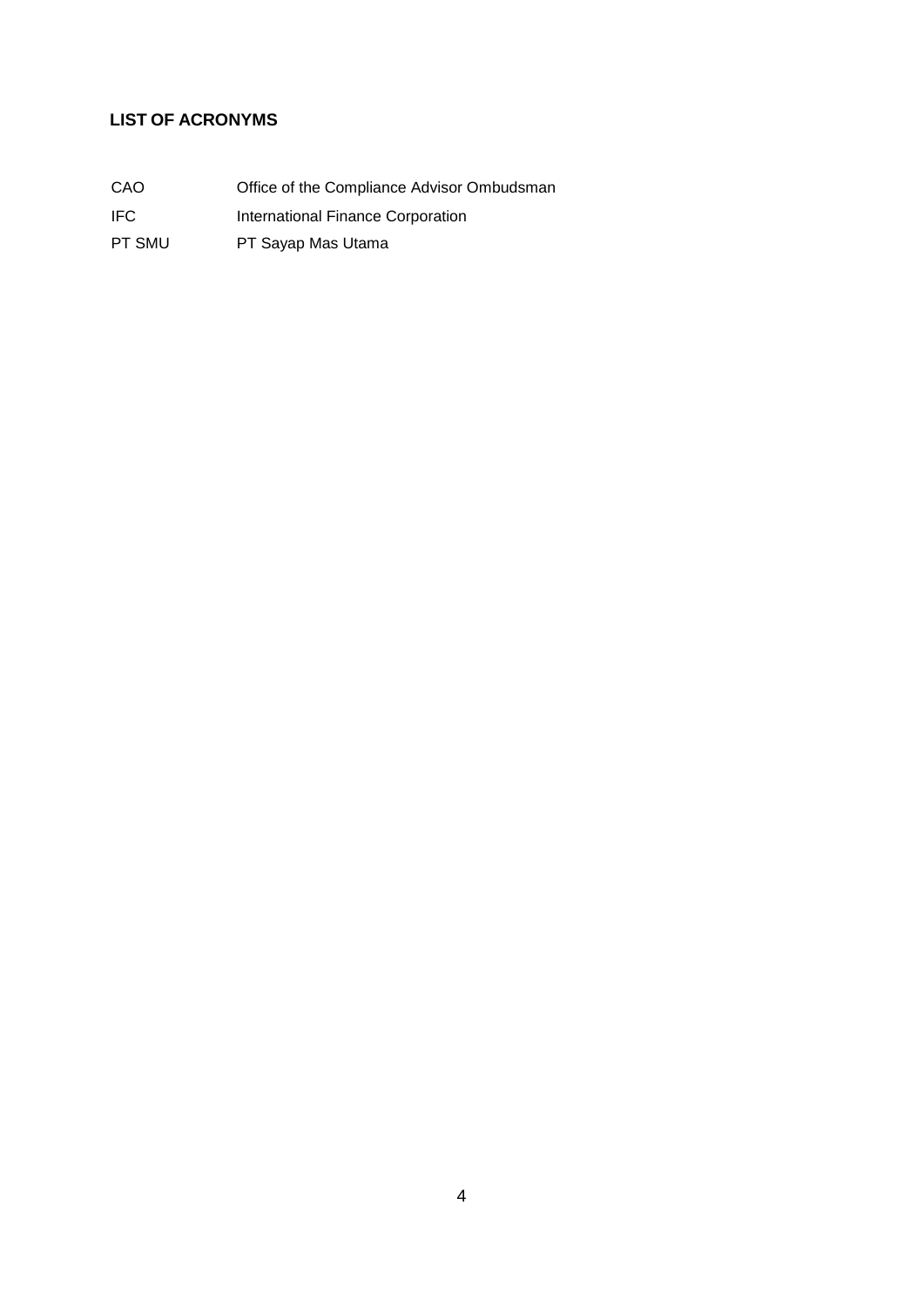## <span id="page-4-0"></span>**1. OVERVIEW**

<span id="page-4-2"></span><span id="page-4-1"></span>In November 2018, CAO received a complaint from AMAN Kaltim (Alliance of Indigenous Peoples of the Archipelago Kalimantan Timur), a local NGO, on behalf of community members living in Long Beluah and Long Lian, North Kalimantan, Indonesia (the "Complainants"). The complaint raises concerns regarding the environmental and social impacts of an oil palm plantation operated by PT Inti Selaras Perkasa (PT ISP). PT ISP together with PT Prima Tunas Kharisma and PT Sentosa Sukses Utama comprise Gawi Plantation (the "Company") which is part of the Wings Group<sup>1</sup>. The complaint raises concerns related to water pollution, implementation of a government-approved plasma scheme, and land clearing without permission and/or consultation.

CAO found the complaint eligible in February 2019. During CAO's assessment of the complaint, the Company and the Complainants elected to address the issues raised through CAO's Dispute Resolution function.

## **2. BACKGROUND**

## **2.1 The Project**

<span id="page-4-3"></span>According to IFC's November 2012 disclosure documents (See Footnote 1), the Wings Group was undertaking a US\$176 million project to: (i) expand its beverage product lines under PT Tirta Alam Segar (PT TAS), (ii) expand fruit-flavored beverage in plastic cups under PT Murni Alam Segar (PT MAS), (iii) commission a green-field coffee mix production under PT Harum Alam Segar (PT HAS), and (iv) increase the capacity of its existing detergent business under PT Sayap Mas Utama (PT SMU). The proposed IFC financing is a loan package of up to US\$88 million (US\$44 million A-Loan and US\$44 million of syndicated B-loan) to those four entities of the Wings Group<sup>2</sup>.

The complaint pertains to an oil palm plantation in North Kalimantan operated by PT ISP, which is part of Gawi Plantations, a company of the Wings Group. PT ISP is not directly or indirectly financed by the IFC. CAO accepted the complaint on the basis that PT SMU, an IFC client, sources refined palm oil derivatives (olechemicals) from third-party refineries who source a portion of their palm oil from PT ISP. In May 2019, IFC estimated that PT SMU can be considered to source up to 1.6 percent of its raw materials from Gawi Plantation. IFC also estimated that between 0.4-2.6 percent of fresh fruit bunch production from Gawi Plantation, enters PT SMU's supply chain. IFC considers that because PT ISP is not an IFC client and the supply chain linkages between PT ISP and PT SMU are so tenuous, any complaint about PT ISP is not eligible for CAO review.

## <span id="page-4-5"></span><span id="page-4-4"></span>**2.2 The Complaint**

The November 2018 complaint was filed by community members living in North Kalimantan, Indonesia, with the support of AMAN Kaltim, a local NGO. The complaint raises concerns about water pollution, failure to adequately implement the government-approved "plasma scheme", failure to build a church and continued clearing of community land by the Company without consultation. More information about the complaint is available below.

## **3. ASSESSMENT SUMMARY**

## **3.1 Methodology**

The assessment aims to obtain a better understanding of the issues and concerns raised by the Complainants by gathering information from different stakeholders, without making a judgment on the merits of the complaint. The assessment also seeks to establish which CAO process the Complainants and the Company would like to pursue, the Dispute Resolution process or the

 $\overline{a}$ <sup>1</sup> According to IFC, the Wings Group refers to a group of companies owned by two Indonesian families, Katuari and Sutanto. See IFC Summary of Investment Information, project number 32208, Available at <http://bit.ly/2XF6LxW>

<sup>&</sup>lt;sup>2</sup> According to IFC, the "Wings Group" is not an actual legal or holding company entity. The various entities owned by the Katuari and Sutanto families are owned by various individual members of these two families in varying amounts, with each entity being a distinct entity with no overall corporate holding structure.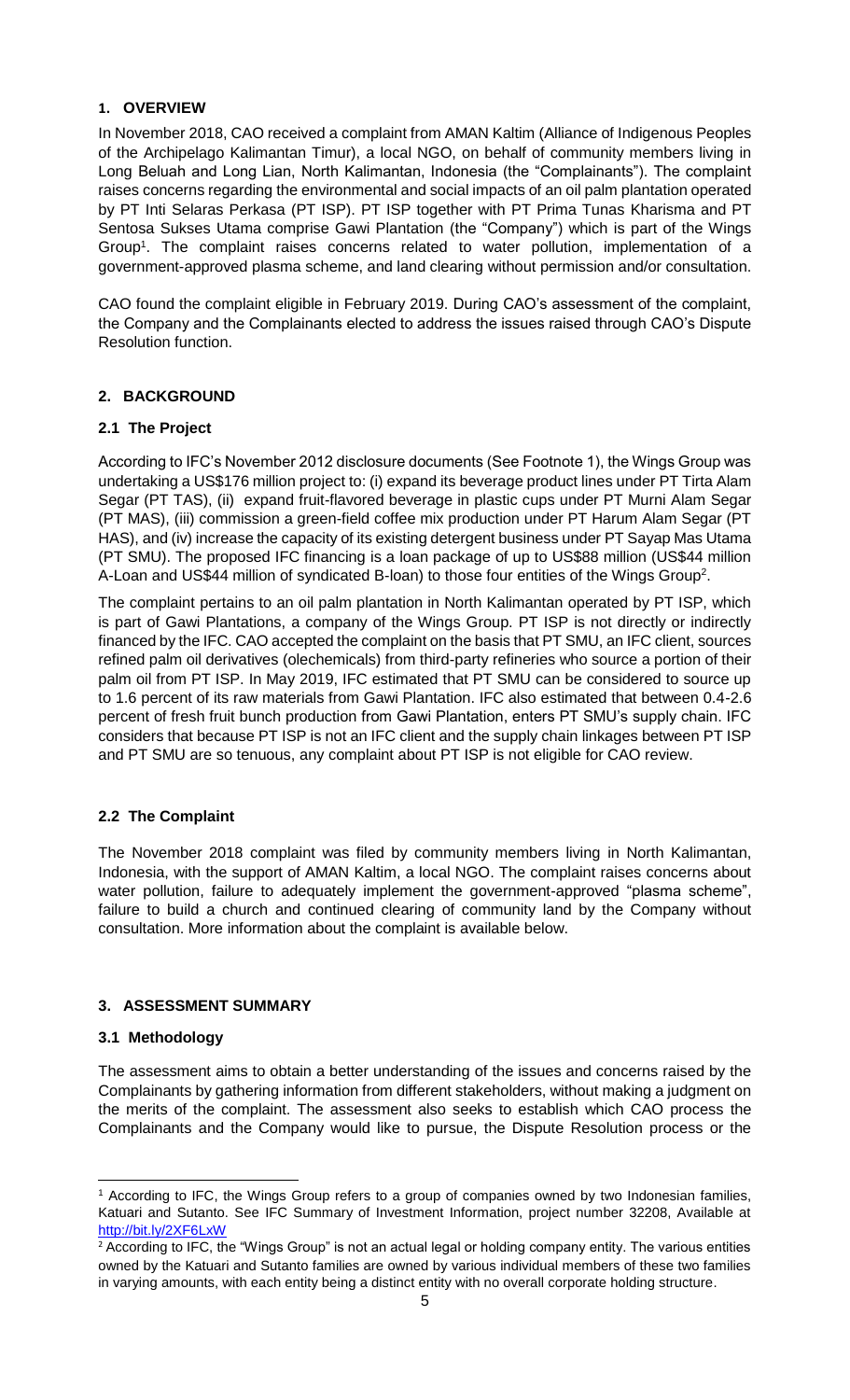<span id="page-5-0"></span>Compliance function for appraisal of IFC's performance (see Annex A for CAO's complainthandling process).

In this case, CAO's assessment of the complaint included:

- a desk review of project documentation;
- telephone conversations and/or in-person meetings with the Complainants, the NGO supporting them, the Company, the IFC project team and with the Bupati of Kabupaten Bulungan (head of the Regency, which is the local government).

This document briefly summarizes the views heard by the CAO team from the parties and describes the next steps, based on the decisions taken by the Complainants and the Company.

#### **3.2 Summary of Views**

#### *3.2.1 Complainants' Perspective*

The CAO team met with approximately 20 Complainants from Long Beluah and Long Lian villages who stated that they represent a larger group of Complainants made up of community members from the two villages. The Complainants concerns can be grouped into three categories:

- 1. water pollution;
- 2. a failure to implement the plasma scheme; and
- 3. a failure to build a church and encroachment by the Company's operations on the indigenous forest.

#### **1. Water pollution**

The Complainants claim that the Company is polluting the water springs that they use for drinking purposes. They stated that the fertilizers and pesticides used by the Company in the plantations run into the water springs when it rains and pollute the water. The Complainants also allege that the Company is dumping palm oil fruit and skins at the bank of the river. These fall into the river, producing an oily layer in the water.

The Complainants stated that they believe the water is polluted because currently, some community members experience rashes and itchiness from using the water. They worry that in the long run the impacts may be dire.

## **2. Failure to implement the plasma scheme**

The Complainants claim that the Company enticed them to sell their land at a low price by offering them an opportunity to participate in the plasma scheme. They explained that, in Long Beluah, 240 people sold their land to the Company for the project. However, only 40 of the 240 are beneficiaries of the plasma scheme. Furthermore, they claim that, of the 40 people who are beneficiaries of the plasma scheme, some are not residents of Long Beluah and should not be benefiting from the scheme.

They stated that even the 40 beneficiaries of the plasma scheme do not know the location of the land allocated for the plasma scheme and have no information about plasma.

## **3. Failure to build a church and encroachment on the indigenous forest**

The Complainants explained that, in 2007, the Company agreed to build a church for them. It was agreed that the community would provide the building material and the company would provide the labor. However, the Company did not comply with the agreement. In the end, the Complainants provided both the building material and labor to build the church.

The Complainants also complained that, when the Company first arrived, they offered to buy land parcels from villagers. In total, the Company acquired 106 hectares of land, of which 49 hectares was part of the tropical forest. They also stated that the Company continues to clear the forest beyond the 49 hectares, without consultation or compensation. The Complainants explained that they are indigenous people and the forest is an important part of their lives and part of their ancestral legacy.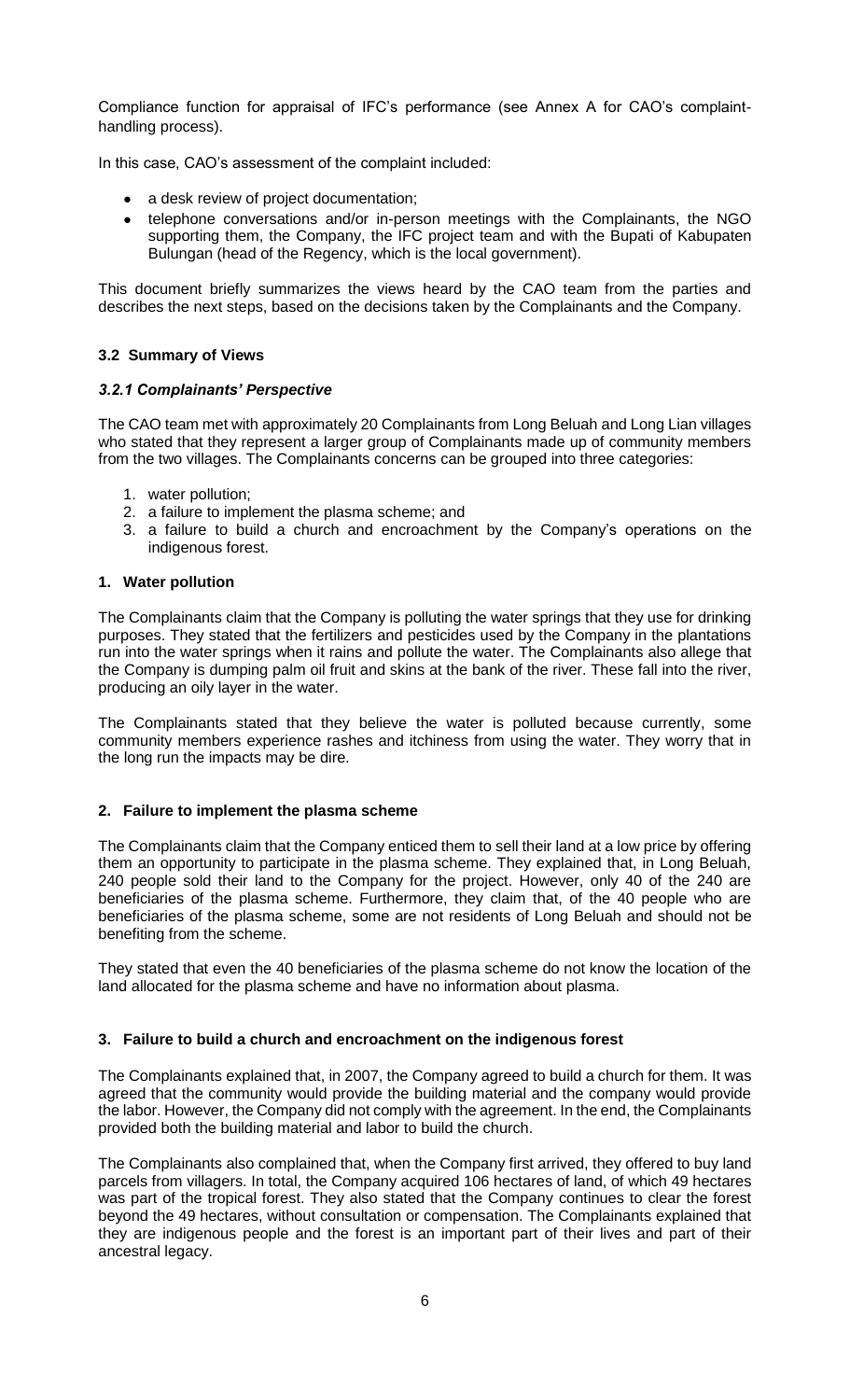## *3.2.2 Company's Perspective*

The Company alleges the following in relation to the specific concerns raised by the Complainants.

## **1. Water pollution**

The Company stated that they received the license to operate the plantation in 2007, started land clearing in 2008, and planting in 2009. In 2013, most of the area was bearing fruits and the company started to send the oil palm fruit to a mill owned by another company and located more than 150 km away. However, there was no road access or proper bridges to transport the fruit from the plantation to the mill and the Company had to use the river. The Company went on to explain that the palm oil fruit was loaded onto the boat using a crane and assume the Complainants saw the bunches of palm oil fruit at the river bank waiting to be loaded onto the boat and thought the Company had dumped the fruit there. The Company also explained that, if some fruit slips into the river, they clean it up and that they conduct a regular clean up.

The Company addressed the issue of pollution of the water sources by explaining that the plantation is very far from the water sources. Therefore, fertilizer or pesticides cannot be running into the water sources from the plantation. The Company also stated that they conduct tests on the water every six months and submit the results to the Environmental Services, a government agency. There is no indication of pollution in the water.

## **2. Failure to implement the plasma scheme**

The Company explained that the plasma scheme is a government-regulated program and that it has carried out its obligation to facilitate the development of plasma plantations for the local community in accordance with the prevailing laws and regulations. The Company explained that there are currently four cooperatives that operate in partnership with the Company to manage plasma plantations in the area. Long Beluah Village is part of one of the cooperatives. They went on to explain that the cooperatives are established by agreement with the local community and that the board of representatives of the cooperative is also appointed by the local community through a consultative process.

The Company explained that they have no role to play in the selection of the plasma beneficiaries. This is done by the cooperative in consultation with the community. Once the beneficiaries are selected, the names are registered at the district government, and after verification by a relevant local government agency, the Head of Regency issues a decree with the names of the plasma smallholders, known as Decree on Beneficiary Candidates and Location Candidates.

The Company informed the CAO that it has explained to the local community the functioning of the plasma plantation development program that will be implemented in partnership with the community cooperatives.

## **3. Failure to build a church and encroachment on indigenous forest**

<span id="page-6-0"></span>The Company explained that even though they were not yet profitable in 2011, they allocated funds to assist the community in building places of worship, including a church for Long Lian village. The Company indicated that they covered almost all expenses during the process of church-building. They added that they hired a contractor from the local community with the capacity to build the church and that the timber used to build the church, was procured from the community as stated in the Work Agreement between the Company and the building contractor.

<span id="page-6-1"></span>With regards to encroachment on the indigenous forest, the Company stated that they received approval to clear the land and open a plantation from the presiding Village Chief and Indigenous Leader, as proven by documents signed by parties with authority over that land. They have not cleared any more land than what was approved.

## **4. NEXT STEPS**

During CAO's assessment process, the Complainants and the Company indicated an interest in addressing the issues raised in the complaint through a voluntary dialogue process convened by CAO's Dispute Resolution function. CAO will facilitate the process, including assisting the parties in preparing for dialogue, agreeing on ground rules, and working together in a collaborative way to try and reach a resolution of the issues raised in the complaint and summarized in this assessment report.